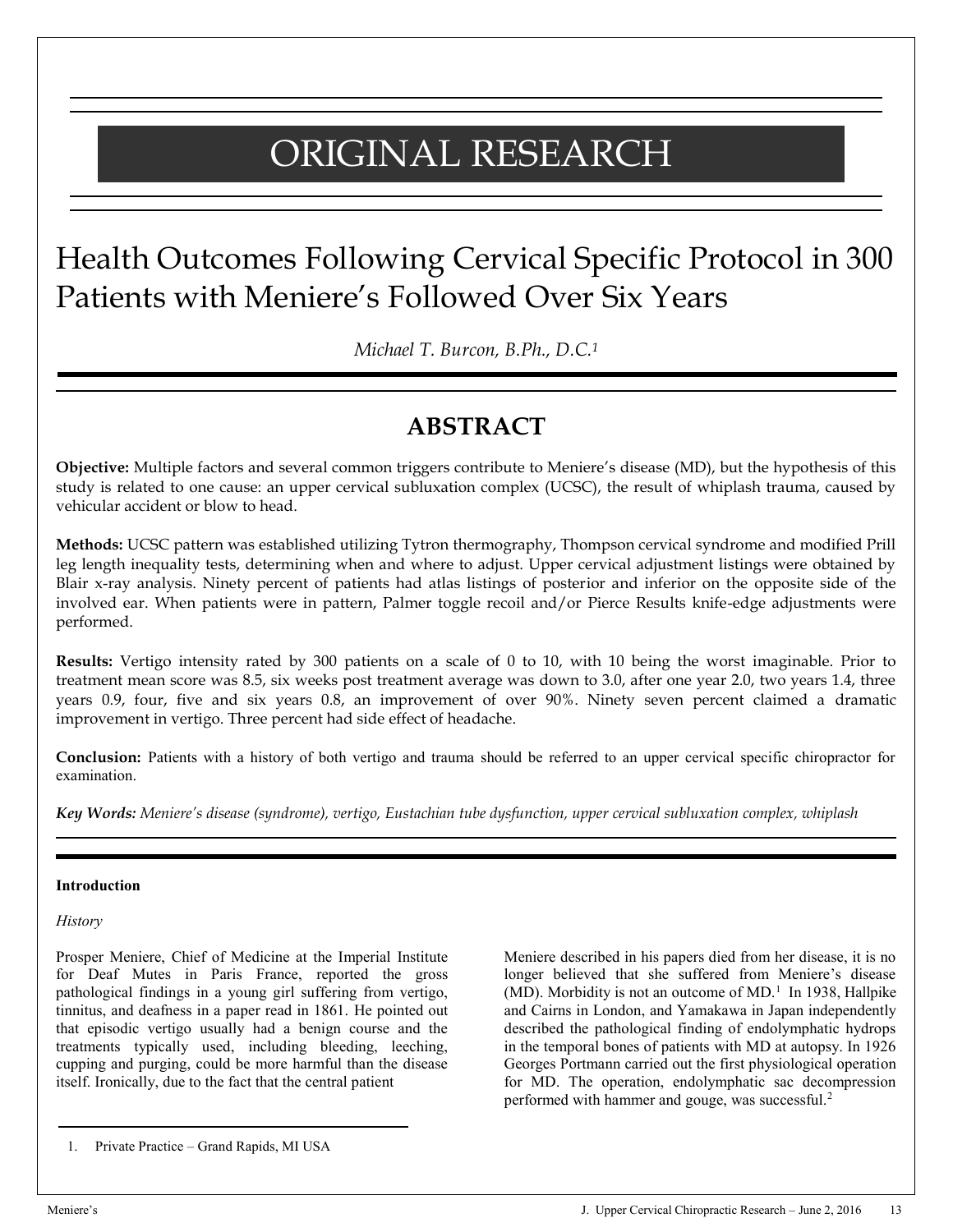#### *Parameters*

In addition to the three hundred consecutive patients followed from six to fourteen years at the Meniere's Research Institute (the MRI), over three thousand peer reviewed papers were reviewed. Written verification of Meniere's disease from an otolaryngologist was required for inclusion in this study. The first three patient questionnaires were filled out in the office; the last five were mailed out. If a patient's symptoms became bilateral during the study, the originally involved ear was used statistically. When a patient dropped out of the study, the next consecutive patient was added.

#### *Symptoms*

The vertigo patient perceives either that the world is spinning around them or that they themselves are spinning. With many other disabilities, some portion of a normal life can be continued. Vertigo disrupts virtually every aspect of life, since the patient loses the ability to do anything normally, especially when movement is involved. In addition to the obvious hazard of falling, moving around is hampered by the fact that even small head movements often make the spinning sensation worse. The resulting nausea, sweating and vomiting combine to make the patient subjectively very ill. Vertigo is to dizziness what migraine is to headache.

#### *Diagnosis*

A differential diagnosis of Meniere's disease is a subjective diagnosis of exclusion. When all other possible diseases with the same symptoms are excluded, the condition is called Meniere's disease. MD is sometimes referred to as Meniere's syndrome. A syndrome is a collection of symptoms. According to the Prosper Meniere Society a diagnosis of Meniere's disease requires at least two spontaneous episodes of vertigo, each lasting 20 minutes or longer, hearing loss verified by a hearing test on at least one occasion, tinnitus or aural fullness and exclusion of other known causes of these sensory problems.<sup>3</sup>

The Merck Manual states that the cause of Meniere's disease is unknown and the pathology is poorly understood. Based upon the authors research, "…trauma to the head," was added as a risk factor.4 Although the underlying etiology of MD is unknown, it appears that fluid build up in the endolymphatic space, caused either by over production or reduced absorption, exposes hair cells responsible for sensing movement and balance to progressive damage and paralysis. However, recent studies have demonstrated that not all Meniere's patients have endolymphatic hydrops, and that many patients with hydrops do not suffer from Meniere's disease.<sup>5</sup> Previously, a diagnosis of certain Meniere's could only be proven upon autopsy, which was rarely performed. Intratympanic delivery of gadolinium selectively enhances perilymph, delineating it from endolymph utilizing newer scanners with greater magnetic strength and improved image sequencing have made ultrastructural detail achievable.<sup>6</sup> Interestingly, most patients with unilateral MD were found to have bilateral idiopathic lymphatic hydrops with this new imaging technique.

In the first stage of MD the hearing loss affects only the low tones (bass) when the levels of endolymph are high in the

cochlea. The hearing returns to normal after an attack of dizziness. In the second stage the hearing continues to fluctuate but it never returns to its normal levels. Over a period of days or even several times in a single day, the hearing may have different degrees of acuity. In the third stage (burn out) the hearing is very impaired and distorted but more stable. It may still fluctuate slightly but with a more linear pattern, with the tinnitus and recruitment remaining very troublesome.7 In patients who chose not to undergo surgical treatments, it was found that over 71% of these patients reported complete control of vertigo after 8 years. Thus, it is true that for some patients the attacks of vertigo will subside with time. The term burn-out is appropriate as this reduction in vertigo is not due to a recovery of the balance system. Rather it is because the balance portion of the inner ear becomes irreversibly damaged, so that it no longer functions. This natural time course of events makes the evaluation of clinical treatments extremely difficult. The estimated benefit of any given procedure or treatment must take into account the likely decline of vertigo with time. The above data are average figures and there is considerable variation from patient to patient. Some patients may continue to have vertigo attacks for 20 years or more.<sup>8</sup>

The percentage of cases that become bilateral varies greatly in the literature, from less than ten to more than sixty percent, averaging about thirty percent. The average time interval for conversion from unilateral to bilateral Meniere's was 7.6 years. Patients should be counseled regarding this potential when interventions are considered, especially with respect to ablative treatments.<sup>9</sup>

#### *Histopathology*

New theories center on the fact that Meniere's disease may not have a single cause but may well be a common endpoint of a variety of anatomic (structural) or physiologic (functional) variables, including ischemic or even autoimmune injuries. A theme in reports on etiology and pathology of Meniere's disease is an increase in immunoglobulins both in the endolymphatic fluid and in serum. This would suggest an underlying infection, possibly viral, or autoimmune component with this condition.<sup>10</sup> Although the herpes virus is often found in MD patients, it is no longer considered a cause.11 Finally, a team of researchers at the University of Virginia reported in 2002 that the vestibular nerve cells in patients with unilateral Meniere's disease are demyelinated.<sup>12</sup>

#### *Cerebrospinal fluid*

The fluid spaces of the inner ear are connected to the cerebrospinal fluid (CSF) by a small duct called the cochlear aqueduct. In most humans, this duct is believed to be patent, so that pressure changes of the CSF are transmitted directly to the ear. It has been reported that low CSF pressure is associated with glaucoma and endolymphatic hydrops.<sup>13</sup>

#### *Medical treatment*

Physicians may initially suggest a reduced salt level diet, in the range of 1400 mg/day, to see if symptoms can be alleviated. Steroids**,** such as dexamethasone, also may help control vertigo attacks in some people. This procedure can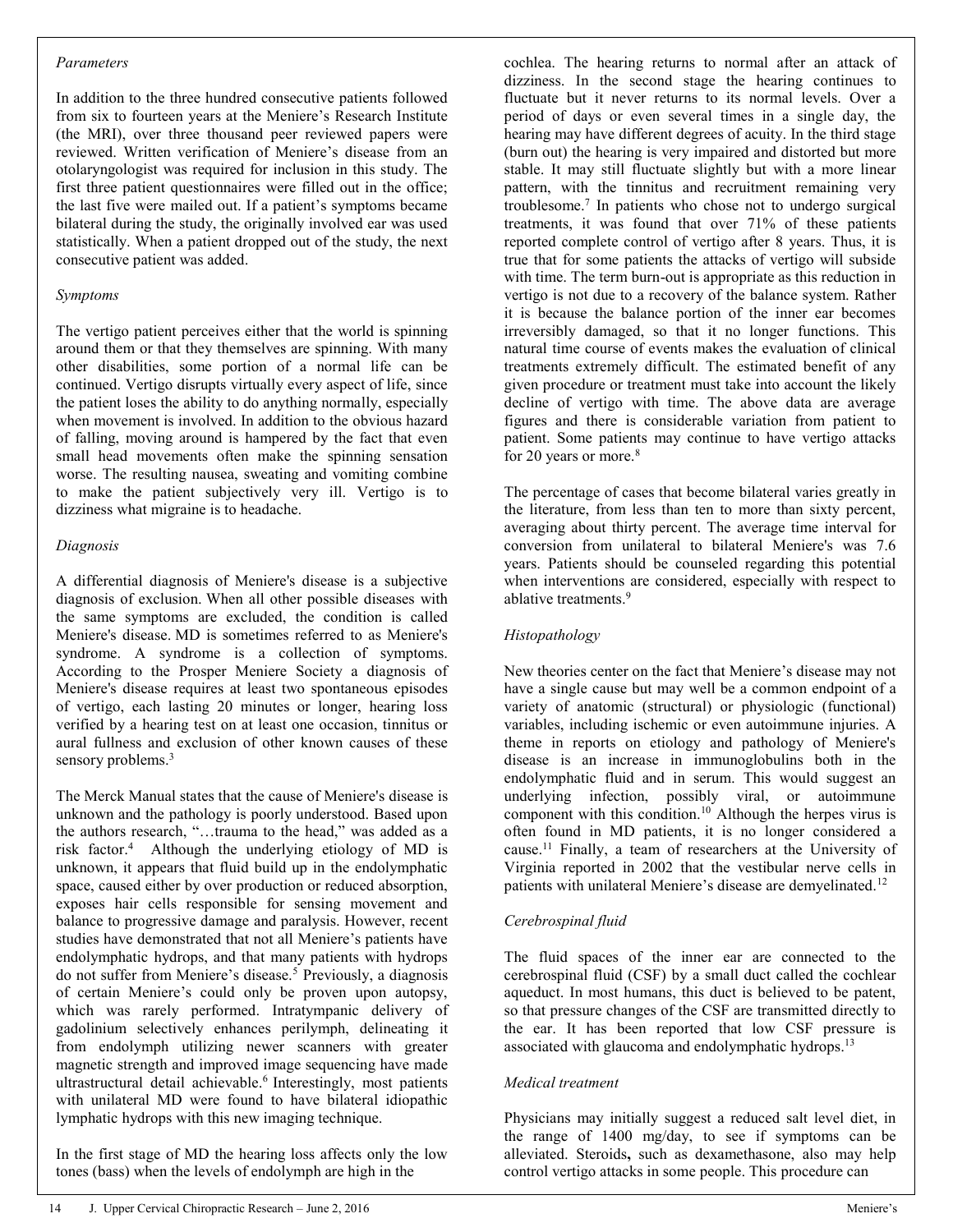also be performed with local anesthesia applied by your doctor. Although dexamethasone may be slightly less effective than gentamicin, dexamethasone is not likely to cause further hearing loss. The effectiveness of steroids can also be tried orally. If vertigo attacks associated with Meniere's disease are severe and debilitating and other treatments don't help, surgery may be an option.

#### *Surgical treatment*

The endolymphatic sac plays a role in regulating inner ear fluid levels. These surgical procedures may alleviate vertigo by decreasing fluid production or increasing fluid absorption. In endolymphatic sac decompression, a small portion of bone is removed from over the endolymphatic sac. In some cases, this procedure is coupled with the placement of a shunt, a tube that drains excess fluid from your inner ear. In a previously published double blind, placebo controlled study, the efficacy of an endolymphatic sac-mastoid shunt was compared with a purely placebo operation (mastoidectomy) in controlling the symptoms in 30 patients with typical Meniere's disease.<sup>14</sup> The results were the same. Vestibular nerve section involves cutting the nerve that connects balance and movement sensors in your inner ear to the brain. With a Labyrinthectomy the surgeon removes a portion the inner ear, thereby removing both balance and hearing function from the affected ear. This procedure is performed only if you already have near-total hearing loss in your affected ear.

#### *Chiropractic approach*

The Meniere's Research Institute has established a link between whiplash (vehicular accident or fall to the head) and Meniere's disease. The mean average from the time of the trauma to the onset of symptoms is fifteen years.<sup>15</sup> (Fig. 1) Insertion of a middle-ear ventilation tube can temporarily alleviate Meniere's symptoms, suggesting Eustachian tube dysfunction (ETD) is a contributing feature. Clinical practice also shows that treating disorders of the upper and lower cervical spine and temporomandibular joints can lessen Meniere's disease symptoms. Similarly, stellate ganglion blocks can be beneficial in controlling Meniere's disease symptoms, highlighting the influence of the autonomic nervous system. In this reflex pathway, irritation of facet joints can first lead to an activated anterior cervical sympathetic system in the mediolateral cell column; simultaneously leading to an axon reflex involving nociceptive neurons, resulting in neurogenic inflammation and the prospect of  $ETD<sup>16</sup>$ 

#### *Methods*

#### *History*

Harvey Lillard immediately became profoundly deaf while exerting himself in a cramped, stooping position. Seventeen years later, in 1895, magnetic healer D.D. Palmer racked the second cervical vertebra, axis, into position by using the spinous process as a lever, performing the first chiropractic adjustment. Soon the man could hear as before.17 D.D.'s son, B.J. Palmer, presented the hole-in-one (HIO) upper cervical technique to the profession during Palmer School of Chiropractic's Lyceum in 1931.<sup>18</sup> He believed that the

neurological component of the subluxation resulted from pressure or tension applied to the spinal cord and its meninges, creating an increased amount of heat. He started analyzing spinal x-rays in 1908 and differences in bilateral paraspinal temperatures in 1924. To locate the level of the subluxation he developed the electroencephaloneuromentimpograph.<sup>19,20</sup>

Pattern work as developed by B.J.'s clinic director, Lyle Sherman, was used to help determine when and where to adjust the cervical spine.<sup>21</sup> In this study of three hundred Meniere's patients, thermographs of the cervical spine were recorded using a Tytron C-300 instrument. (Fig. 2) In each case a detailed case history was taken on the first visit, followed by a spinal examination. A report of findings was given, recommending a minimum set of three cervical x-rays when evidence of an upper cervical subluxation was discovered in each patient. X-ray analysis of the upper cervical vertebrae based on the work of William Blair was used to determine chiropractic listings of subluxation.<sup>22</sup> Lateral cervical, A-P open mouth and nasium x-rays were taken. Lateral films were analyzed to determine evidence of whiplash injuries. Posterior atlas listings, along with the lack of normal cervical curve, were considered evidence of a history of neck trauma in this study. The A-P open mouth view was used to study lateral deviations of the neural rings, which may cause neurological irritation. With the nasium xrays the antero-lateral margins of each of the articulations were classified as being either juxtaposed, overlapped, or underlapped. Overlapping is synonymous with anterior and superior atlas listings with laterality of the side of the overlap, underlapping indicates posterior and inferior C1 listings on the opposite side of the underlap. These appositional judgments of each articulation may then be combined to deduce the actual unilateral or ambilateral misalignment pathways of atlas in relation to occiput, and an anatomically accurate misalignment listing and adjustive formula may thus be derived.<sup>23</sup> There are only four atlas listings under this system; anterior and superior on either the right or left, or posterior and inferior on either the right or left. Using the anterior tubercle of atlas as the reference point, considering the rocker configuration of the atlanto-occipital articulation, if atlas moves posterior then it must also move inferior.<sup>24</sup>

Leg length inequality checks were performed on each patient visit, utilizing the work of Clay Thompson, DC, Ruth Jackson, MD and Clarence Prill,  $DC<sub>.25-27</sub>$  Thompson popularized the cervical syndrome check for the upper cervical subluxation complex in the 1940's. Since then, no one has come up with a reason relative leg length would change when a patient gently turns their head from side to side, while either prone or supine, thus not under the effects of gravity, except upper cervical subluxation.<sup>28</sup>

Thompson cervical syndrome test: hold patient's shoes with thumbs under the heel, while applying very mild cephalic pressure. Lift the legs one inch off from the table, keeping the shoes one inch apart. Compare the welts to estimate the leg length differential. Notate differential of short leg to closest 1/8 inch. Instruct patient to slowly turn their head to the right, then to the left. If the legs change length only while turning to the right, notate the amount of change as a right cervical syndrome (RCS). If the legs change length only while turning to the left, notate the amount of change as a left cervical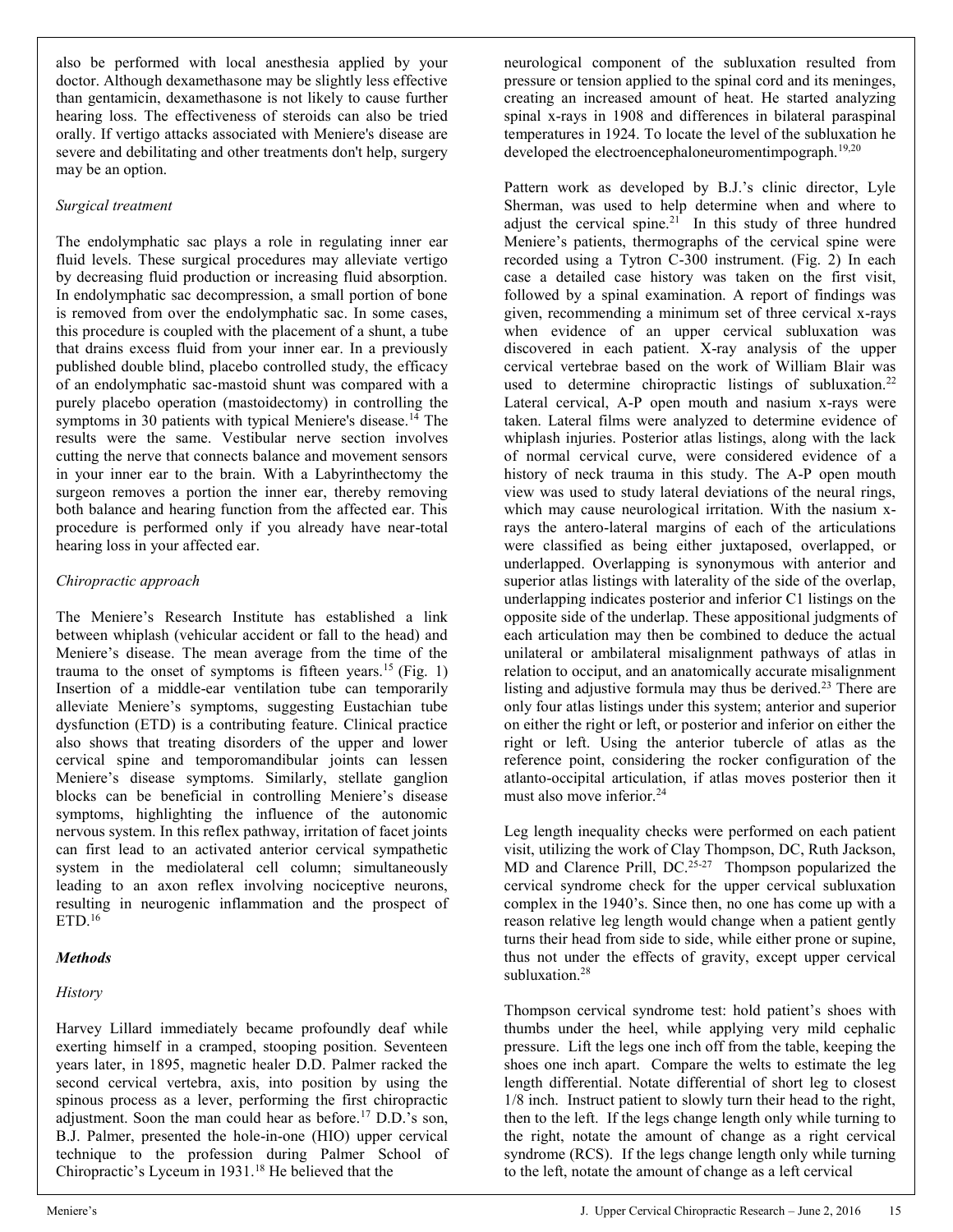syndrome (LCS). If the leg length changes while turning the head in both directions, notate the total amount of change as a bilateral cervical syndrome (BLCS). If there is no change in leg length when the head is turned, there is no cervical syndrome. Positive cervical syndrome tests were considered to be the strongest evidence of the presence of an upper cervical subluxation complex in this study.

A conservative approach in determining evidence of subluxation was used. That is, when in doubt, no adjustment was given. The leg checks were the main criterion used to decide when to adjust or not. To help determine whether the major subluxation was at the level of atlas or axis, Prill modified leg length tests were utilized.<sup>29</sup> With patient prone, patient was instructed to gently and steadily raise their feet toward the ceiling, while the doctor resisted such movement with his hands. The peripheral nerves were being tested, those that innervate the postural muscles holding one upright in gravity, so it was imperative that the patient only lift their legs slightly and maintain this pressure for at least two seconds. This test was for atlas, the top cervical vertebra. The occiput "rocks" on atlas during flexion and extension. Instructing patients to rotate their feet while the doctor provided resistance and checking relative leg length was used to test axis. This corresponds to the rotation of the head on the neck, 50% of which occurs at the level of C2.

When it was determined that the patient was in a pattern of atlas subluxation, a toggle recoil adjustment was performed, with the patient in a side-posture position, or a Pierce technique<sup>30</sup> adjustment was performed with the patient prone. Side posture was used when laterality was the main component of the subluxation. The term used for this type of misalignment is translation, and most often occurs with a side impact trauma, for instance, a "T-bone" type of automobile accident. When posteriority was the major component of the subluxation, the prone position was favored. This misalignment usually is the result of the typical "rear ended" type of vehicular accident. (Figs. 3,4)

A Thuli chiropractic table, using the cervical drop piece was utilized. For side posture adjustments the headpiece was set to drop straight down, and with prone adjustments, it was set to drop down and forward. The patient was then rested for fifteen minutes and rechecked, to make sure that the pattern had been broken. Then all tests were repeated.

The need for a new technique came from observations made in practice by Dr. Burcon. He found that x-rays forwarded from full spine chiropractors rarely captured the atlanto-occipital articulations; therefore, no atlas subluxation listing could be derived. Medical films were usually taken with the patient supine, outside of the effects of gravity. Furthermore, most upper cervical specific chiropractors assumed that unbalanced legs always indicated an upper cervical subluxation. Most upper cervical techniques assume that a good upper cervical adjustment will work its way down to the sacrum, correcting misalignments along the way. Burcon believes that this is possible, but often unrealistic when there is a significant kink between two vertebrae in between the two ends of the spine. For instance, many whiplash patients have a significant kink in the area of C5. Burcon found that these patients failed to hold their upper cervical adjustments until a lower cervical

adjustment was performed.

#### **Results**

Vertigo averaged 8.5 before cervical specific chiropractic adjustments. Most patients reported an inability to function, i.e., drive, work or socialize, at a rating of 5 or above. After six weeks it lowered to a mean of 3.0, after one year it was down to a mean of 2.0, after two years it was down to 1.4, three years 0.9 four years 0.8, holding at 0.8 after five and six years. (Fig. 5) Many patients noticed an improvement before they left the office after their first adjustment. The longest it took for a patient to report a noticeable improvement was fourteen weeks. The only negative side effect noted was an increase in the frequency and magnitude of headaches in nine patients. For them headaches increased an average of 2.3 to 5.7.

The improvements in these patients made a significant difference for 291 out of 300 patients, affecting whether or not they could work, drive and/or have a positive relationship with their spouse. They might get dizzy, but would not have vertigo. They might get nauseaous but would no longer vomit. For those that still had attacks, they occurred less often, lasted for a shorter duration and were not as intense. Recovery time was also significantly shorter.

All 300 patients showed evidence of upper cervical subluxation upon neurological examination, and all exhibited both evidence of a history of whiplash and an existing atlas subluxation in radiographs. Two hundred seventy out of 300 patients had posterior and inferior atlas listings, with atlas laterality on the opposite side of the involved ear, causing a subluxation on the involved side. (Fig. 6) It took an average of fifteen years from the time of the head/neck trauma until the onset of Meniere's type symptoms.

#### *Discussion*

Meniere's disease not only includes the symptom complex consisting of attacks of vertigo, low-frequency hearing loss, aural fullness and tinnitus but comprises symptoms related to the Eustachian tube, the upper cervical spine, the temporomandibular joints and the autonomic nervous system.<sup>31</sup> The MRI whiplash as the cause of MD hypothesis has been presented to over two thousand ear, nose and throat surgeons and over one thousand chiropractors on four continents.32-40 It provides a theory including the following six neurological and structural irritations:

- 1. Inflammation of the subluxated Atlanto Occipital articulation with edema putting pressure on adjacent structures, i.e., the Eustachian tube. (Fig. 7)
- 2. Traction of Cranial nerves VII through XII, also Jacobson's and Arnold's nerves.
- 3. Torque of the Trigeminocervical nucleus and tract causing Eustachian tube dysfunction.
- 4. Irritation of the sympathetic nerves can elicit spasms within the vertebral artery, leading to a decrease in blood flow to the brainstem.<sup>4</sup>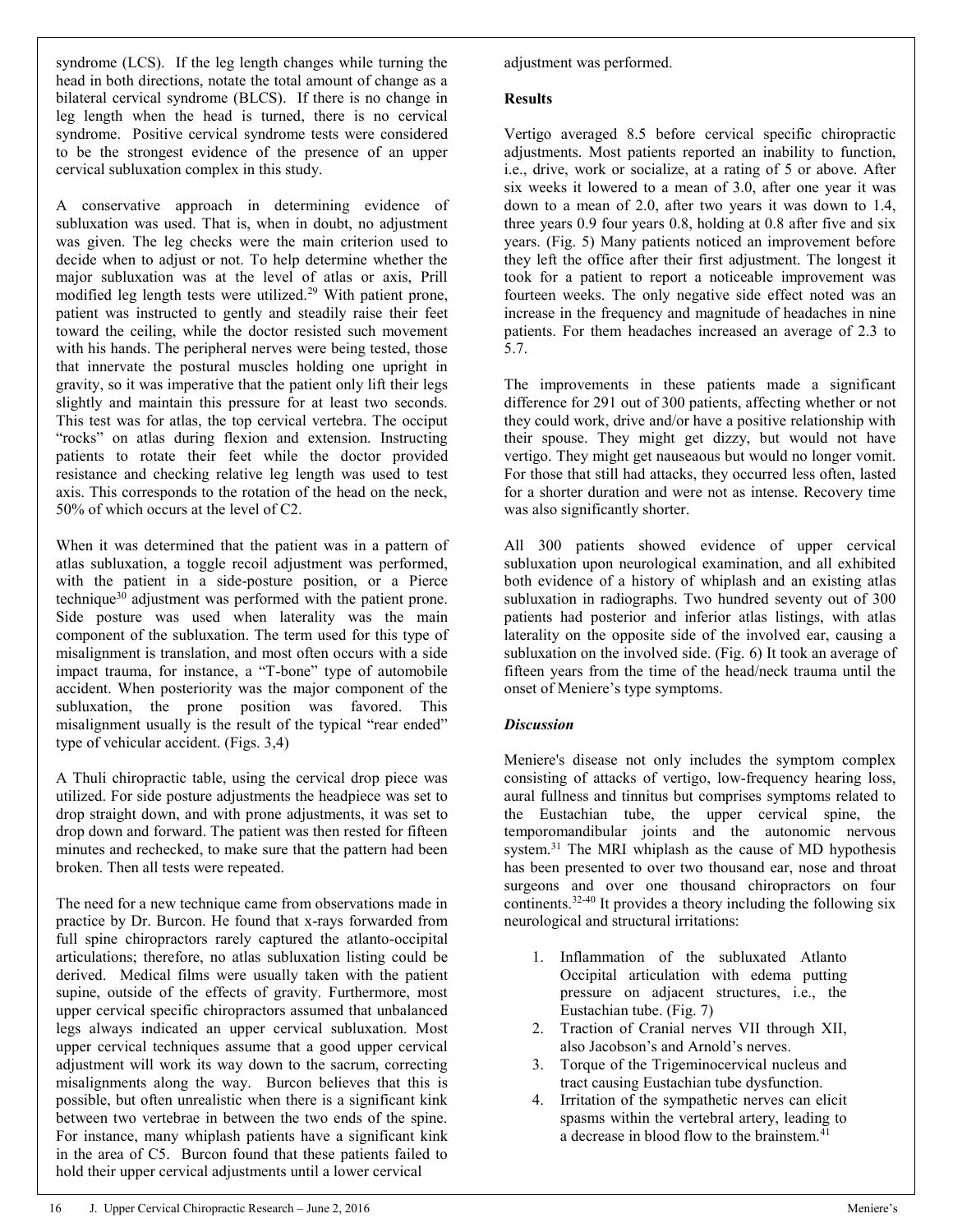- 5. Chronic CSF backjets into the fourth ventricle due to obstruction of outflow through the foramen magnum may affect the flocculonodular lobe of the cerebellum resulting in nystagmus, vertigo and balance disorders.
- 6. The endolymphatic sac performs absorptive and [secretory,](http://en.wikipedia.org/w/index.php?title=Secretory&action=edit&redlink=1) as well as phagocytic and immunodefensive, functions. It is innervated by the superior cervical ganglion, which is located laterally adjacent to C2, axis. If irritated by an upper cervical subluxation complex it can send amplified sympathetic signals to the sac.

#### *Inflammation*

Ninety percent of neck disorders are caused by trauma. Of these 85% are caused by motor vehicle collisions. There is a relationship between whiplash, the cervical syndrome, cervical nerve root irritation, the sympathetic nervous system and headaches, including migraines.<sup>42</sup> MD patients are five times more likely to have migraines than the general population. The cervical nerve roots are more vulnerable to pressure of irritation from ruptured discs, hemorrhage, inflammatory process of the capsules, spurs, and abnormal motion of the joints due to relaxation or tearing of the capsular and ligamentous structures. Healing of sprained ligamentous structures takes place by the formation of scar tissue, which is less elastic and less functional than normal ligamentous tissue. Therefore, sprains result in some degree of permanent injury.<sup>43</sup>

Following whiplash trauma, as time passes there is an increased probability of abnormal motion or subluxations. The resulting lesion can create chronic inflammation leading to post traumatic fibrosis and adhesions. (Fig. 8) This irritation will cause spasms of the associated cervical spinal muscles, which in turn irritates the superior sympathetic ganglia and/or postganglionic sympathetic fibers. Additionally, if not properly treated, the lesion will cause ischemia leading to chronicity of symptoms possibly including cervicalgia, hand numbness, high blood pressure,<sup>44</sup> vision problems, dizziness, nausea, headache and deafness. Swelling, stiffness and calcification lead to compression of the delicate nerve tissues associated with the spinal cord and sympathetic nerve pathways and ganglion. The Occipital-Atlanto-Axial Complex is a diarthrodial-synovial joint, a freely movable joint. As the head leaves vertical and moves horizontally, there is a compensatory shifting of the vertebral spine to maintain a center of gravity that is continued all the way through the entire spine. Upper cervical specific chiropractors are always trying to make the head vertical, the atlas horizontal and the cervical spine vertical. Prolonged head tilt can make you dizzy. The brainstem expects the eyes and ears to be level to the horizon.

#### *Traction*

Although the dentate ligaments serve a protective role for the central nervous system during normal spinal movement, particularly the second pair, during abnormal movement of the cervical vertebrae, i.e., cervical articular dysfunction causing uncoupled subluxation, they are capable of transmitting

pathological forces to the spinal cord and brainstem. John D. Grostic's "Dentate ligament-cord distortion hypothesis," provides a theory for how these tractional forces can lead to spinal cord "embarrassment" in the presence of upper cervical misalignment.45

Biomechanical ranges of motion in the OA (occipital-atlanto) joint are primarily flexion and extension. There is minimal lateral flexion and side bending in a coronal plane, with relatively little or no rotation. Atlanto-axial (C1-2) joint range of motion is generally considered to be rotatory motion. In the absence of whiplash trauma, the upper cervicals tend to subluxate anteriorly and superiorly, creating lesions by impinging nerves. Non-specific chiropractors tend to adjust on the symptomatic side, often exacerbating Meniere's patients' symptoms.

#### *Trigeminal torqueing*

The tensor veli palatini is a broad, thin muscle that is innervated by the medial pterygoid nerve, a branch of mandibular nerve, the third branch of the Trigeminal nerve (CN V). Equalization of air pressure in the tympanic cavity is essential for preventing damage to the tympanic membrane and a resulting loss of hearing acuity. The auditory tube is normally closed at its pharyngeal end. The major sensory divisions of the trigeminal nerve carry primarily light touch, pain, and temperature pathways to the thalamus by way of the tract of trigeminal cervical nucleus. There is a significant relationship between sensation and dysfunction in the face and head region, and their relationship to craniovertebral region dysfunction and hence referred pain in either direction.<sup>46</sup>

#### *Reduced blood flow*

Vertebral artery blood flow may also be altered, leading to brain blood flow patterns and tissue compromise.<sup>47</sup> Irritation of sympathetic nerves can elicit spasms within the vertebral artery, leading to decrease in blood flow to the brain stem.<sup>48</sup> The vertebral arteries reach the interior of the skull by ascending through the transverse foramina of the cervical vertebrae, turning medially along the upper surface of the posterior arch of atlas and then penetrating the posterior atlanto-occipital membrane and the underlying dura to enter the subarachnoid space. Subluxation of the atlas may diminish blood flow through the vertebral arteries and their intracranial branches that supply the spinal cord, CN VIII, medulla, cerebellum and inner ear via the labyrinthine artery.

The dentate ligaments are strong enough to distort the spinal cord and fold its peripheral blood vessels.<sup>49</sup> These ligaments may increase in strength and size after subjection to a long period of abnormal stress. Collapse of the small veins of the cord produces venous congestion resulting in nerves that are more excitable, hence more susceptible to neurological dysfunction.50 Guyton states that the most important proprioceptive information for maintenance of equilibrium is derived from joint receptors in the neck.

The role of the vertebral veins, also known as the vertebral venous plexus (VVP), can cause chronic craniocervical venous backpressure and subsequent neurodegenerative conditions and diseases such as multiple sclerosis. It can lead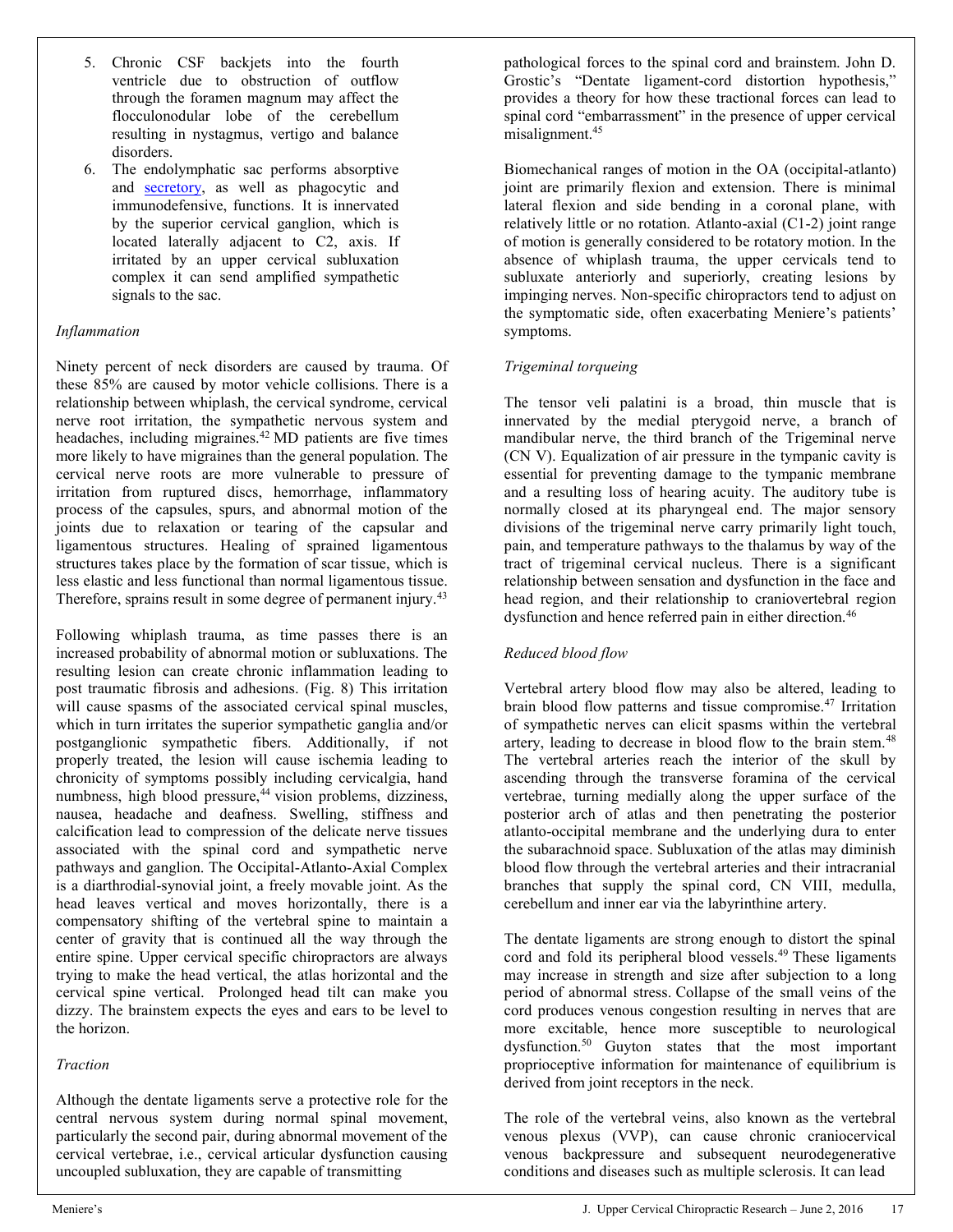to chronic venous backups and edema in the brain, also affecting cerebrospinal fluid pressure gradients and subsequent flow and volume. Correct CSF volume is essential to brain cushioning, protection and support. It may play a role in normal pressure hydrocephalus, which has been associated with Parkinson and Alzheimer's disease.

The vertebral-basilar arterial supply to the brain and its likely role in chronic ischemia which, like chronic edema from backed up veins is one of the main suspects in demyelination and other neurodegenerative conditions and subsequent diseases. The tight neurovascular tunnels the VVP and vertebral-basilar arteries must pass through in the upper cervical spine and foramen magnum in the base of the skull on its way to the motherboard of the brain, the brainstem.

"Insertion of a middle-ear ventilation tube can temporarily alleviate Meniere's symptoms, suggesting Eustachian tube dysfunction (ETD) is a contributing feature. Clinical practice also shows that treating disorders of the upper and lower cervical spine and temporomandibular joints $51$  can lessen Meniere's disease symptoms. Similarly, stellate ganglion blocks can be beneficial in controlling Ménière's disease symptoms, highlighting the influence of the autonomic nervous system. In this hypothetical reflex pathway, irritation of facet joints can first lead to an activated anterior cervical sympathetic system in the mediolateral cell column; simultaneously leading to an axon reflex involving nociceptive neurons, resulting in neurogenic inflammation and the prospect of ETD.<sup>53</sup>

#### *CSF flow dysfunction*

The most likely place for obstruction to CSF flow to occur is in the upper cervical spinal canal. The cause can be genetic design problems and/or whiplash. Head tilt causes the brain, blood and CSF inside the cranial vault to shift to the low side. There is a principle in neurology when it comes to the brain and the cranial vault, called the Monroe-Kellie principle.<sup>54</sup> There are essentially three elements inside the cranial vault: the brain, blood and CSF. Since the cranial vault is a closed container for the most part, if the volume of one of the elements increases, then one or both of the other two elements must decrease in volume. A brain tumor for example can compress blood and CSF vessels, as can Chiari malformations.

In a recent study, eight MS patient exhibited obstructions to their CSF flow when examined by phase coded CSF cinematography in the upright position. All MS patients exhibited CSF flow abnormalities that were manifest on MR cinematography as interruptions to flow or outright flow obstructions somewhere in the cervical spinal canal, depending on the location and extent of their cervical spine pathology. Normal examinees did not display these flow obstructions. Additionally it was found that peak CSF inflow and peak CSF inflow velocity were sharply reduced in normal examinees in the upright position when compared to inflow and inflow velocity in the recumbent position.<sup>55</sup>

Edema formation frequently complicates head/neck trauma. Recent studies have revealed the existence of a brain-wide paravascular pathway for cerebrospinal (CSF) and interstitial fluid (ISF) exchange, the glymphatic system. In cytotoxic

edema, energy depletion enhances glymphatic CSF influx, while suppressing ISF efflux. Paravascular inflammation plays a critical role in vasogenic edema.<sup>56</sup>

#### *One-Sided Neurological Disorders*

Twenty-four of the patients in this study are currently or have previously suffered from Trigeminal neuralgia<sup>57-58</sup>, sixty from migraine<sup>59</sup> and one hundred and twenty with TMJ dysfunction.<sup>60</sup> Since half of these patients that have derangement in the craniovertebral region also have complaints of headache, we would also assume that treatment of these regions should reduce the afferent/sensory input to the trigeminal cervical nucleus and reduce the headaches. Bell's palsy is a common condition that results in weakness or total paralysis of one half of the face.<sup>61-62</sup> Early symptoms may include pain in or behind the ear. This is followed by a rapidly worsening weakness of one half of the face. Bell's palsy was a precursor to Meniere's disease in fifty-nine of these cases. Symptoms included unilateral facial paralysis, extreme sensitivity to sound, pain in the TMJ joint and neck pain. Patients suffering from Bell's palsy may benefit from a holistic chiropractic approach that not only includes a focus on face and TMJ, but from significant vertebral subluxation.

Two patients in the study also have Glossopharyngeal neuralgia. Simultaneous TN and GPN suggest a structural lesion in an area that could capture both trigeminal and glossopharyngeal nerve pathways. From an anatomic perspective, the spinotrigeminal nucleus and tract (CN V), the solitary nucleus (CN VII, IX, and X) and the nucleus ambiguus (CN IX and X) are in close proximity in the medulla.<sup>63</sup>

The adult head weight averages twelve pounds. It rests on two articulations approximately one inch long by one half inch wide, resulting in twelve pounds per square inch of pressure when the head is balanced. When atlas is subluxated forward and to the side, pressures can build to forty pounds per square inch on the opposite side. Because every misalignment is different, different combinations of neurological insults occur near the brainstem, resulting in the varying degree of severity of the symptoms MD patients suffer. It was determined that whiplash subluxations tend to be found in pairs, with atlas and C5 being the most common. These patients' chief complaints were vertigo with vomiting. The second most common was axis and C6 found with hearing problems, ear fullness and tinnitus. The third most common pair of subluxations was both C1 and C5, and C2 and C6, with one pair being the major and one pair being the minor.

#### **Conclusion**

One hundred percent of three hundred consecutive patients medically diagnosed with Meniere's disease also having suffered a whiplash trauma is unlikely coincidental. Furthermore, ninety percent having a listing of posterior and inferior towards the opposite side of the effected ear is significant, as is ninety seven percent getting their vertigo under control within six weeks. All patients with a history of vertigo should be questioned about a history of trauma, especially whiplash from an automobile accident, contact sports injury, or serious falls. Patients often forget these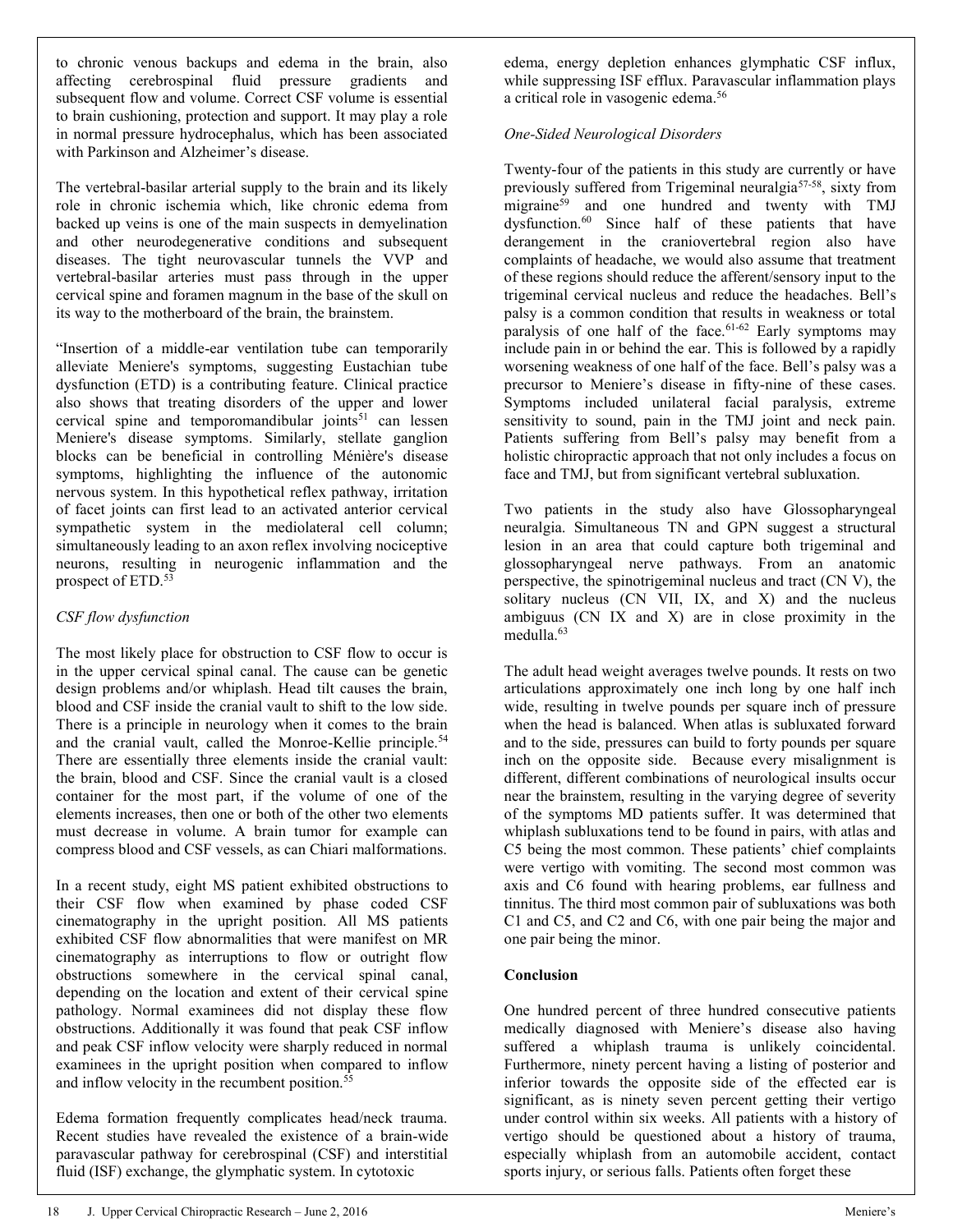accidents, thinking that they were not hurt because they did not break any bones and were not bleeding. All films; MRIs, CT Scans and x-rays, should be taken with the patient in a weight bearing position, seated or standing, not lying down. Patients with a history of both vertigo and trauma should be referred to an upper cervical specific chiropractor for examination.

#### **Acknowledgement**

Research engineer Johan Hedbrant served as scientific advisor.

#### **References**

- 1. Baloh R. Prosper Meniere and His Disease, Arch Neurol. 2001; 58(7):1151-1156.
- 2. Sterkers O. Meniere's disease update, Kugler Publications, The Hague, Netherlands, 1999.
- 3. Dornhoffer J. Prosper Meniere Society, Dept. of Otolaryngology, Head and Neck Surgery, University of Arkansas for Medical Science, Little Rock, AR.
- 4. The Merck Manual, Eighteenth Edition. Berkow MD, Robert Rahway, NJ: Merck Research Laboratories, Merck & Co., Inc., 794-795, 2006.
- 5. Berlinger NT. Meniere's disease: new concepts, new treatments, Paparella Ear, Head and Neck Institute, Minneapolis, USA. Minn Med. 2011 Nov; 94(11):33-6.
- 6. Hornibrook J, Coates M, Goh T. MRI imaging of the inner ear for Meniere's disease, Journal of the New Zealand Medical Association, 27-August-2010, Vol 123 No 1321
- 7. Arevalo JD. Meniere's Disease: A Diagnosis of Exclusion with Controversial Therapies, ENT Today, January 2008.
- 8. Salt A, Cochlear Fluids Research Laboratory, Washington University, St. Louis, 2012.
- 9. House JW. Meniere's disease: prevalence of contralateral ear involvement, Otol Neurotol. 2006 Apr; 27(3):355- 6118.
- 10. El Refaie A. Pathogenesis and new trends in management, Meniere's disease: Pathogenesis and new trends in management, University of Bristol, 2009. Kotimaki, J. Meniere's disease in Finland, an epidemiological and clinical study on occurrence, clinical picture and policy, Department of Otorhinolaryngology, University of Oulu.
- 11. Gartner M, Bossart W, Linder T. Herpes virus and Ménière's disease, ORL J Otorhinolaryngol Relat Spec. 2008;70(1):28-31; discussion 31. doi: 10.1159/000111045. Epub 2008 Feb 1.
- 12. Spencer, R. F., A. Sismanis, J. K. Kilpatrick, and W. T. Shaia. "Demyelination of Vestibular Nerve Axons in Unilateral Meniere's Disease." Ear, Nose and Throat Journal 81 (November 2002): 785-789.
- 13. Nakashima T, Sone M, Teranishi M. A perspective from magnetic resonance imaging findings of the inner ear: Relationships among cerebrospinal, ocular and inner ear fluids, Auris Nasus Larynx.
- 14. Bretlau P, Thomsen J, Tos M, et al. Placebo effect in surgery for Meniere's disease: a three-year follow-up study of patients in a double blind placebo controlled study on endolymphatic sac shunt surgery. Am J Otol 1984 Oct; 5(6):558-61.
- 15. Burcon M. Upper Cervical Protocol for Ten Meniere's Patients, Upper Cervical Subluxation Complex, A Review of the Chiropractic and Medical Literature, Kirk Eriksen, Lippincott, Williams & Wilkens, Baltimore, MD, 2004, pp 284-286.
- 16. Franz B, Anderson C. The potential role of joint injury and Eustachian tube dysfunction in the genesis of secondary Meniere's disease. Int Tinnitus J. 2007; 13(2):132-7.
- 17. Palmer, BJ. History in the Making. Volume XXXV. Davenport, Iowa: Palmer School of Chiropractic, 1957.
- 18. Eriksen K, Rochester R, Orthospinology Procedures, an Evidence-Based Approach to Spinal Care, Lippincott, Williams & Wilkens, Baltimore, MD, 2007, p 5.
- 19. Burcon M. "BJ's \$50,000 'Timpograph still captures our imagination after more than fifty years," Chiropractic Economics, Nov/Dec 1995.
- 20. Hart J, Boone R. Pattern Analysis of Paraspinal Temperatures: A Descriptive Report. J Vert Sublux Res 1999-2000:3(4).
- 21. Sherman L. Neurocalometerneurocalographneurotempometer Research. Eight BJ Palmer Chiropractic Clinic Cases. Davenport, IA: Palmer School of Chiropractic; 1951.
- 22. Addington E. Blair Cervical Spinographic Analysis. Conference of Research and Education, Monterey, CA June 21-23, 1991.
- 23. Blair W. Blair upper Cervical Spinographic Research; primary and adaptive malformations; procedures for solving malformation problems; Blair principle of occipito-atlanto misalignment. Davenport, IA: Palmer College of Chiropractic; 1968.
- 24. Blair, Wm. G. A synopsis of the Blair upper cervical Spinographic research. Science Review of Chiropractic (International Review of Chiropractic: Scientific Edition) I (1) : I- 19 (Nov. 1964)
- 25. Shambaugh P, Sclafani L, Fanselow D. Reliability of the Derifield-Thompson test for leg length inequality, and use of the test to demonstrate cervical adjusting efficacy, J Manipulative Physiol Ther. 1988 Oct; 11(5):396-9.
- 26. Jackson R. The Cervical Syndrome, Springfield, IL 1956.
- 27. Prill, C. The Prill Chiropractic Spinal Analysis Technique. 2001.
- 28. Knutson G. Tonic Neck Reflexes, Leg Length Inequality and Atlanto-occipital Fat Pad Impingement. Chiropr Res J 1997; 4(2:64-67.
- 29. Burcon M, Olsen E. Modified Prill Leg Check Protocol. 11th Annual Vertebral Subluxation Research Conference, Sherman College of Straight Chiropractic, Spartanburg, SC 2003.
- 30. Painter, F. Pierce Results System, The Chiropractic Resource Organization.
- 31. Franz B, Anderson C. The potential role of joint injury and Eustachian tube dysfunction in the genesis of secondary Meniere's disease. Int Tinnitus J. 2007; 13(2):132-7.
- 32. Burcon M. Upper Cervical Protocol and Results for 300 Meniere's patients Followed for a Minimum of Five Years, 7<sup>th</sup> International Symposium on Meniere's Disease, Rome, Italy, Oct 2015.
- 33. Burcon M. Research Results of Upper Cervical Specific Care with One-Sided Neurological Disorders, Blair Annual Conference, St Louis, MO, Nov, 2012.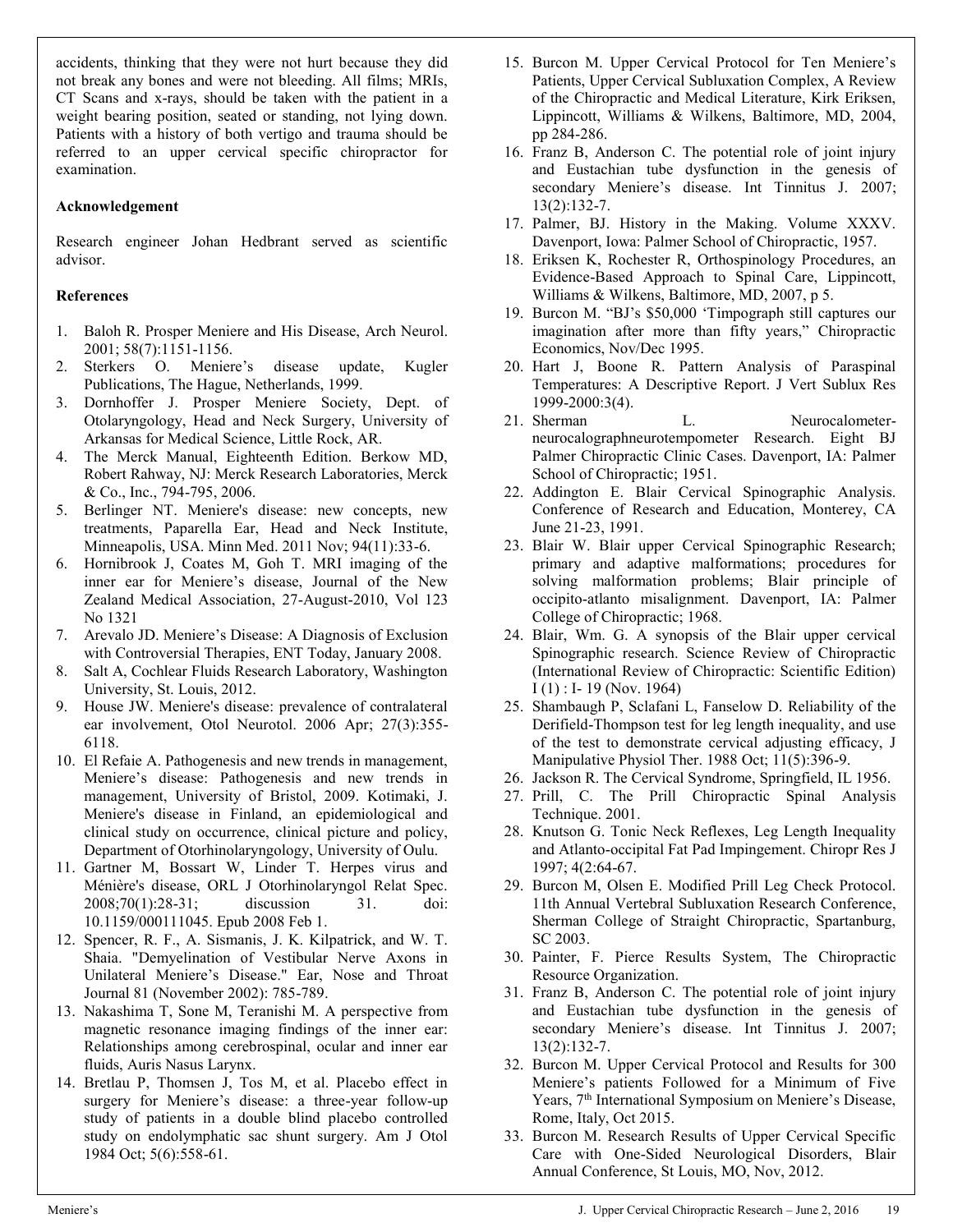- 34. Burcon M. Cervical Specific Protocol and Results for 300 Meniere's Patients, Upper Cervical Symposium, New Zealand Chiropractic College, Auckland, NZ, July 2012.
- 35. Burcon M. Upper Cervical Protocol and Results for 300 Meniere's Patients, 6<sup>th</sup> International Symposium on Meniere's Disease, Kyoto, Japan, Nov 2010.
- 36. Burcon M. Upper Cervical Protocol and Results for 139 Meniere's Patients, Fifth International Research and Philosophy Symposium, Sherman College of Chiropractic, Spartanburg, SC, Oct 2008.
- 37. Burcon M. Upper Cervical Protocol and Results for 139 Meniere's Patients, 13th International Symposium and Workshops on Inner Ear Medicine and Surgery, Prosper Meniere Society, Austria, Mar 2008.
- 38. Burcon M. Cervical Specific Protocol and Results for 139 Meniere's Patients, 26th Politzer Society Meeting, Cleveland Clinic, Cleveland, OH, Oct 2007.
- 39. Burcon M. Upper Cervical Specific Protocol for One Hundred Meniere's Patients, 12th International Symposium and Workshops on Inner Ear Medicine and Surgery, Twenty Fifth Anniversary of the Prosper Meniere Society, Austria, Mar 2006.
- 40. Burcon M. Upper Cervical Protocol for Thirty Meniere's Patients, Poster Presentation, 5th International Symposium on Meniere's Disease & Inner Ear Homeostasis Disorders, House Ear Institute, Beverly Hills, CA, Apr 2005.
- 41. Filipo R, Ciciarello F, Mancini P. Cerebrospinal Venous Insufficiency in Patients with Meniere's Disease, Eur Arch Otorhinolaryngol, Jan 7, 2015; 272(1):77-82.
- 42. Murphy D. The Cervical Syndrome as a Cause of Migraine: Research Review, The American Chiropractor, Sept 2009.
- 43. Schafer R. Chapter 6: General Causes and Potential Effects of the Subluxation Complex, Basic Principles of Chiropractic Neuroscience, ACA Press, LaGrange, IL, 2009.
- 44. Dickholtz M, Atlas vertebra realignment and achievement of arterial pressure goal in hypertensive patients: a pilot study. J Hum Hypertens. 2007 May;21(5):347-52. Epub 2007 Mar 2.
- 45. Grostic JD. Dentate ligament-cord distortion hypothesis, Chiro Res J 1988; 1(1):47-55.
- 46. Roubal. P. The Neurobiomechanical Basis of Cervicogenic Headaches, Novi Headache Symposium, Novi, MI, 1994.
- 47. Schafer R. General Causes and Potential Effects of the Subluxation Complex, Basic Principles of Chiropractic Neuroscience, ACA Press, LaGrange, IL, 2009.
- 48. Biesinger E. Vertigo caused by Disorders of the Cervical Vertebral Column; Diagnosis and Treatment. Adv Otorhinolaryngol. 1998; 39:44-51
- 49. Kahn EA. The Role of the Dentate Ligaments in spinal cord Compression, J Neurosurg. 1947; 4:191-199.
- 50. Kobrine A, Evans D, Rizzoli H. The effects of ischemia on long-tract neural conduction in spinal cord, J Neurosurg 1979; 50(5):639-44.
- 51. Bjorne A, Agerberg G. Symptom relief after treatment of temporomandibular and cervical spine disorders in patients with Meniere's disease: a three-year follow-up; Vertigo Tinnitus, and Pain Unit, Ystad Hospital, Public Dental Service, County of Skane, Sweden. Cranio. 2003 Jan;21(1):50-60.
- 52. Luttgens K, Wells K. Kinesiology: Scientific Basis of Human Motion, McGraw-Hill College, Jun 1, 1982.
- 53. Burkhard F, Colin A. The Potential Role of Joint Injury and Eustachian Tube Dysfunction in the Genesis of Secondary Ménière's Disease, Intern. Tinnitus Journal, Vol.13, No 2; Jul/ Dec 2007.
- 54. Mokri B. The Monro-Kellie hypothesis: applications in CSF volume depletion, Neurology. 2001 Jun 26; 56(12):1746-8.
- 55. Damadian R, Chu D, The Possible Role of Cranio-Cervical Trauma and Abnormal CSF Hydrodynamics in the Genesis of Multiple Sclerosis, Journal Physiological Chemistry and Physics and Medical NMR , Sept. 20, 2011, 41: 1-17
- 56. [Thrane V,](http://www.ncbi.nlm.nih.gov/pubmed?term=Rangroo%20Thrane%20V%255BAuthor%255D&cauthor=true&cauthor_uid=25236348) [Nedergaard M.](http://www.ncbi.nlm.nih.gov/pubmed?term=Nedergaard%20M%255BAuthor%255D&cauthor=true&cauthor_uid=25236348) Drowning stars: reassessing the role of astrocytes in brain edema. Trends Neurosci. 2014 Sep 15. pii: S0166-2236(14)00153-2.
- 57. Burcon M. Resolution of Trigeminal Neuralgia Following Chiropractic Care to Reduce Cervical Spine Vertebral Subluxations: A Case Study, Journal of Vertebral Subluxation Research, Oct 2009, pp 1-7.
- 58. Hinson R, Brown S. Chiropractic management of trigeminal neuralgia, 130th Annual Meeting of the Public Health Association; Nov 11, 2002; Philadelphia, PA
- 59. Jackson R. The Cervical Syndrome as a Cause of Migraine, Journal of the American Medical Women's Association, Dec 1947, Vol 2, No 2, pp529-534.
- 60. Magnusson T, Carlsson GE. Recurrent headaches in relation to temporomandibular joint pain-dysfunction, Acta Odontol Scand. 1978; 36(6):333-8.
- 61. Alcantara J, Plaugher, Van Wyngarden D. Clinical Case Study: Chiropractic Care of a Patient with Vertebral Subluxation and Bell's Palsy, Journal of Manipulative and Physiological Therapeutics, May, 2003.
- 62. Cotton B. Care of a 47-year-old woman with chronic Bell's palsy: a case study, J Chiropr Med. 2011 December; 10(4): 288–293.
- 63. Burcon M. Resolution of Glossopharyngeal Neuralgia with Spastic Dystonia following Chiropractic Care to Reduce Vertebral Subluxations, International Research and Philosophy Symposium, Sherman College of Chiropractic, Spartanburg, SC, October 2012.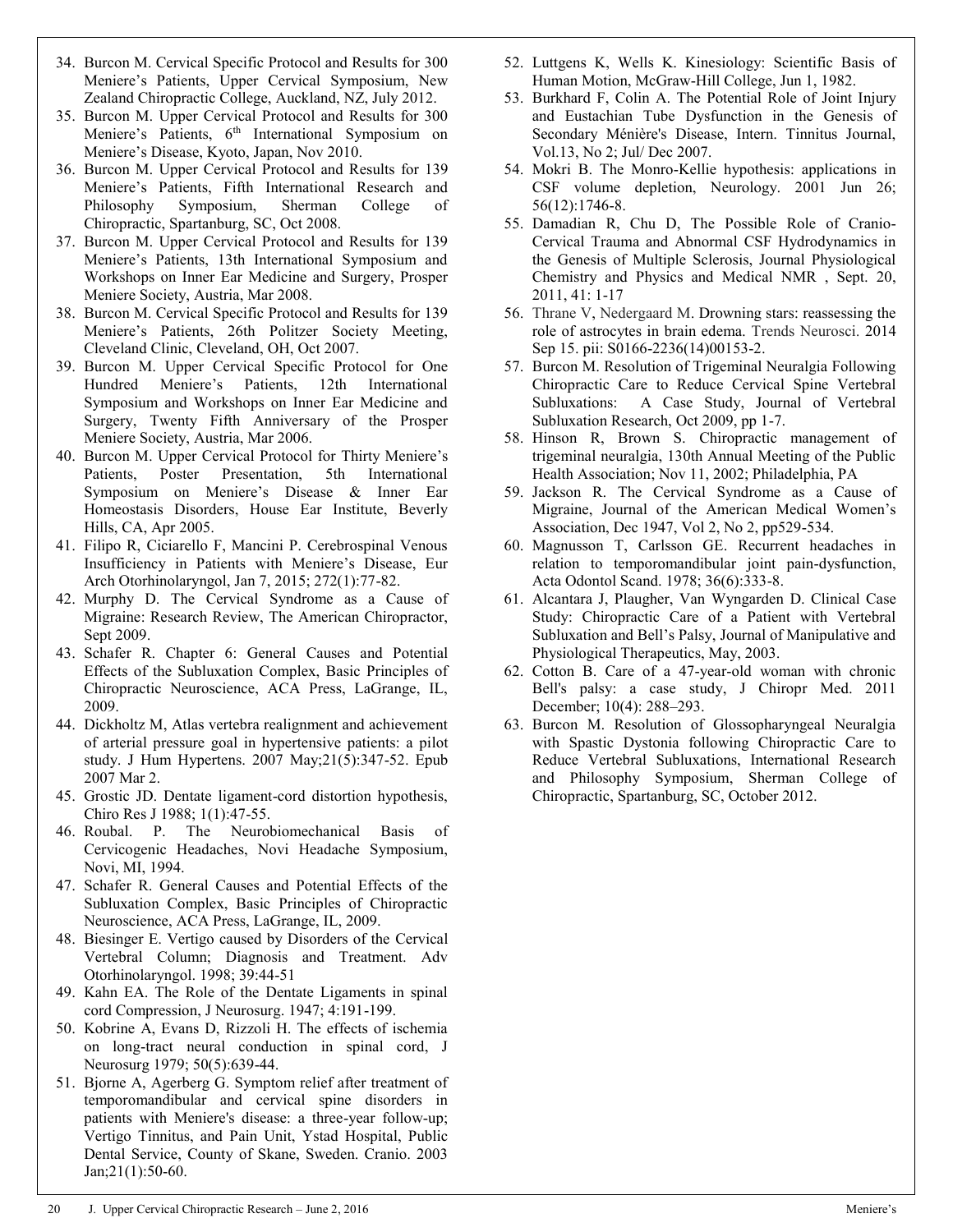

**Figure 1 - Notice the cropping of MD cases that were diagnosed about fifteen years after whiplash.**

**Figure 2 - Line analysis pattern work of a typical whiplash patient pre-treatment and six weeks post (red). The middle lines, the Delta-T, create the informational color graph seen on the right.**



**Figure 3 - Whiplash results in head translation, forward head position and/or head tilt.**

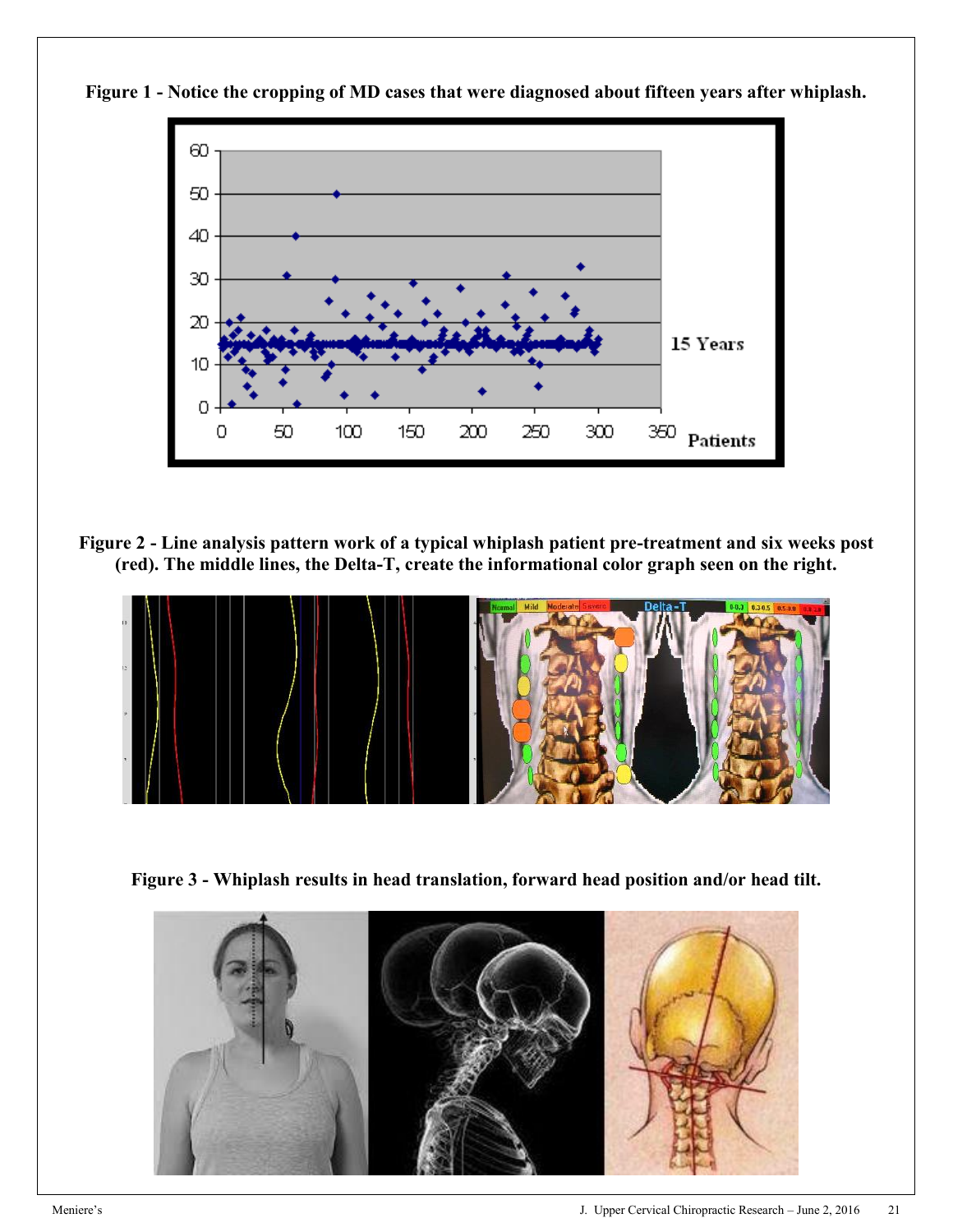**Figure 4 - Examples of side posture toggle recoil (Atlas) and Pierce technique (C5) adjustments.**



**Figure 5 - Vertigo cut by more than 60% at six weeks, more than 90% after four years.**



**Figure 6 - Atlas is underlapped on the right articulation with Occiput, creating right head tilt. Atlas is in juxtaposition and the patient is medication and symptom free after six weeks.**